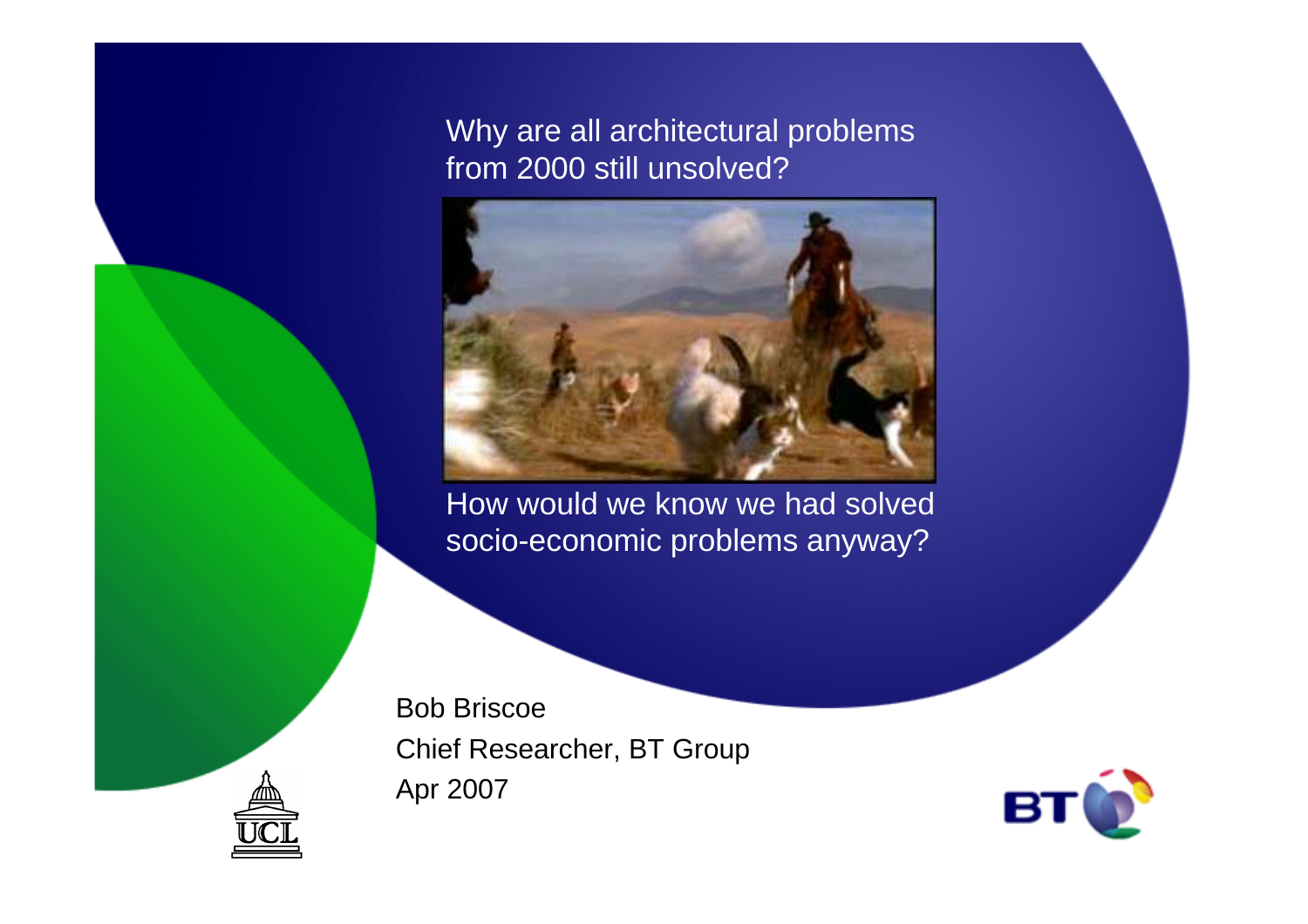## you can't have your dessertuntil you've eaten your vegetables

- $\bullet$ careful not to invent problems to fit the research we want to do
- • research agenda since DARPA NewArch (2000) all still unsolved
	- •'solved' = rough consensus and deployable code (ideally all solutions coherent)
- • routing, naming, addressing (n)
	- $\bullet$ policy controls on inter-provider routing
	- •robustness & availability, inc mobility
	- •reachability through middleboxes
- • resource control (0)\*
	- •highly time-variable resources
	- •capacity allocation

\*

- •extremely long propagation delays
- •
	- •enabling conflicting socio-economic outcomes **(0)**
	- •enabling a variety of technical outcomes **(n)**

resource control:



- $\bullet$  management (0)
	- •policy-driven auto-configuration
	- •failure management
- • security (n)
	- •attack resilience
	- •traceability
- heterogeneity cross-cutting agenda



**2**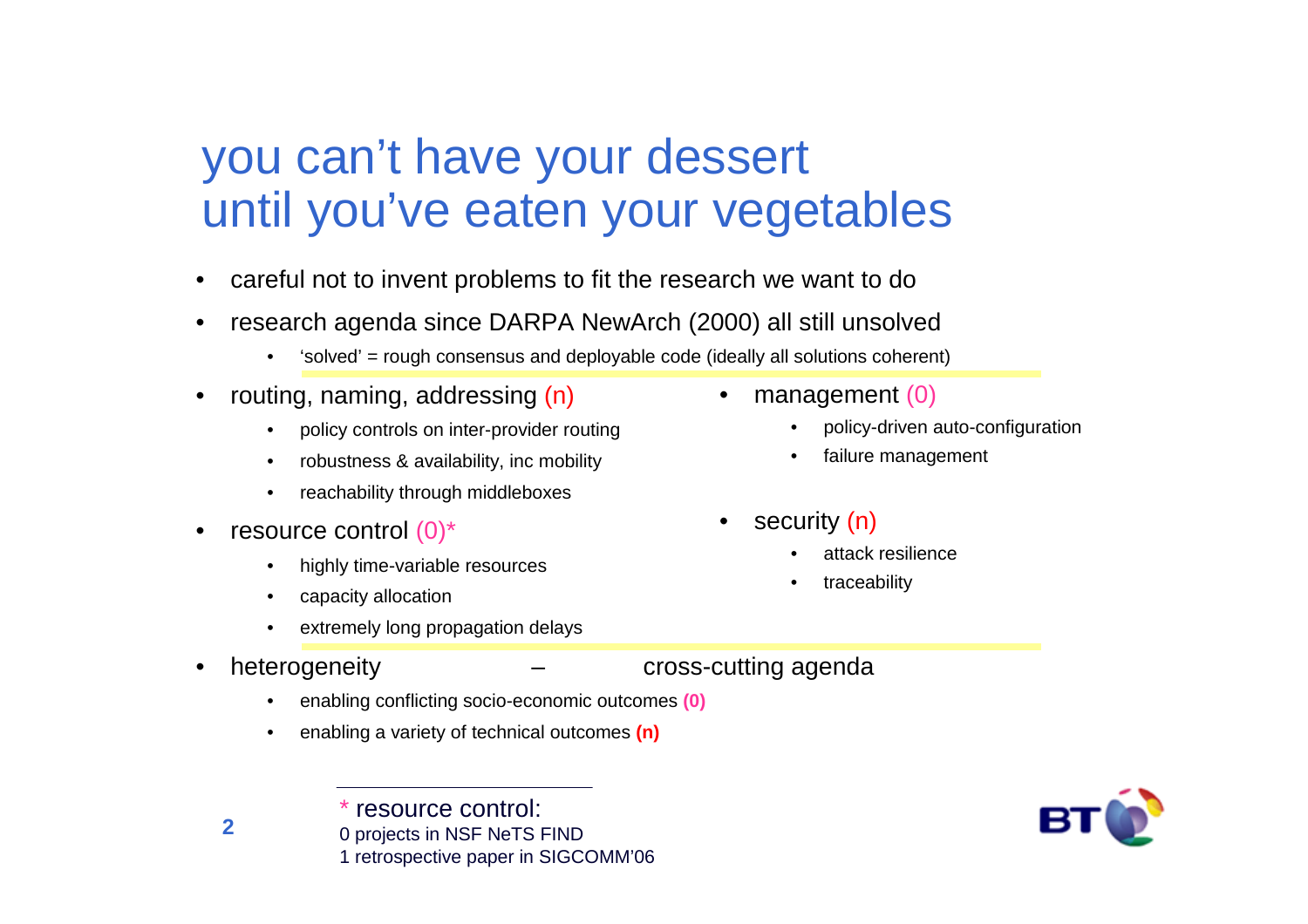#### networks research – enduring tensions**commercial**

#### design for tussle

between outcomes in this space

- not just self-supply (p2p, ad hoc)
	- but co-existence of ad hoc and managed services
- • not just endpoint control
	- but co-existence of end control and edge (middlebox) control
- • not just individual security / privacy
	- but co-existence of individual freedom and social/corporate control
- • balance between approaches determined by natural selection
	- market or social (e.g. government) control
	- •society & the economy: shaping the Internet and shaped by the Internet
	- •requires multidisciplinary research teams
- • imposing your political values through your design
	- just means your design will get distorted (if it's ever deployed)•
- •fine in theory, but where's the practice? [3] [4]

**3** [4] Communications Futures Programme & Communications Research Network<http://cfp.mit.edu/> <http://www.communicationsresearch.net/>



**freedomevolvable**

**responsibility**

**secure**

**viability**

**scalability**

**simple**

<sup>[3]</sup> Briscoe "Designing for tussle; case studies in control over control " (2004)http://www.cs.ucl.ac.uk/staff/B.Briscoe/present.html#0406pgnet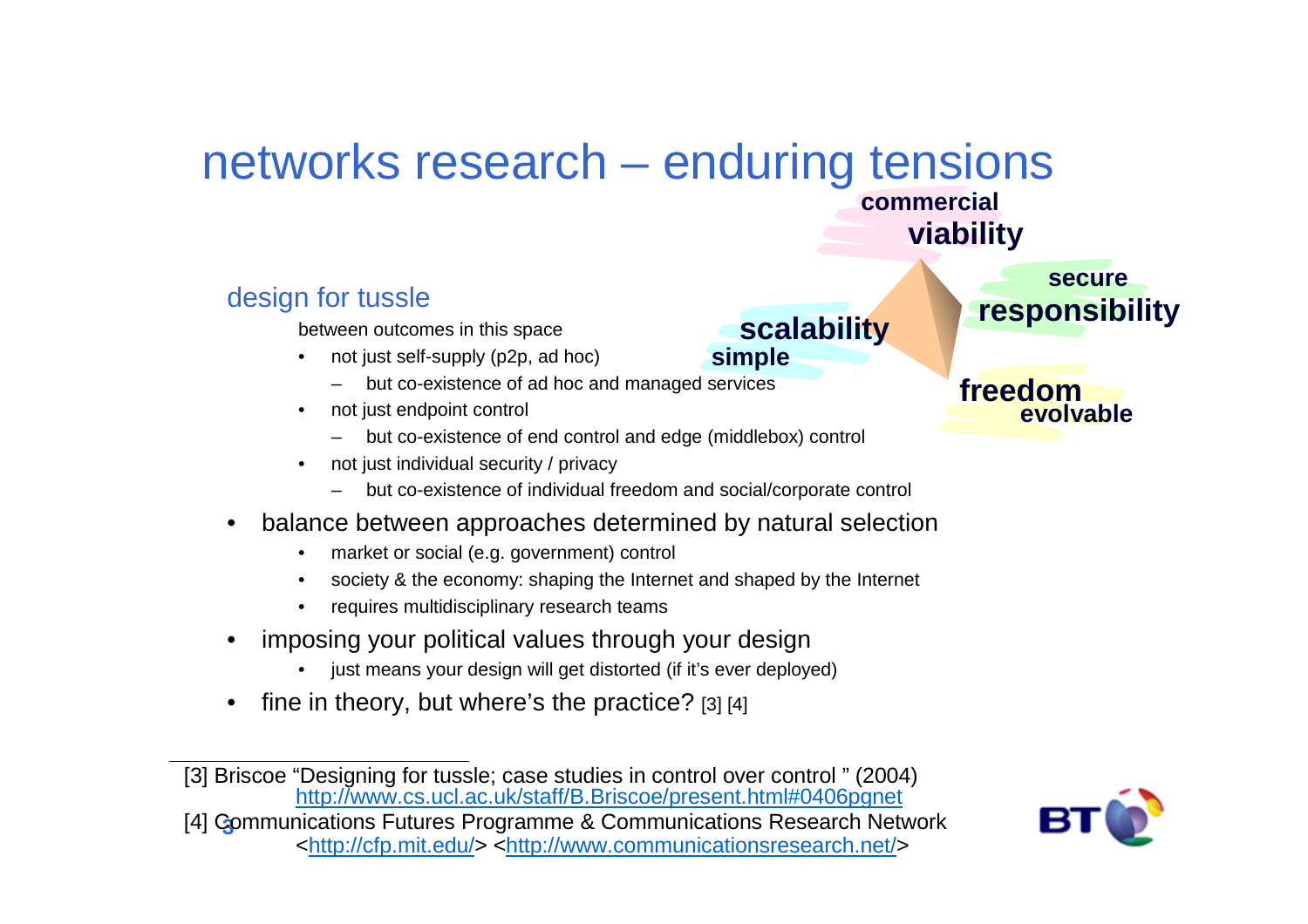### heterogeneity = multiple architectures? heroic tussle or pathetic indecision?

- yes, at architecture design time
- yes for testbeds
- but, a spin-off from testbeds for real-life run-time? Please, no!



- •for connected internetwork flows and routes must traverse all architectures
- inter-architecture resource control? routing?
- can't even solve these problems for one inter-domain architecture
- • do we hear end-customers & app developers saying "If only we had multiple architectures"?

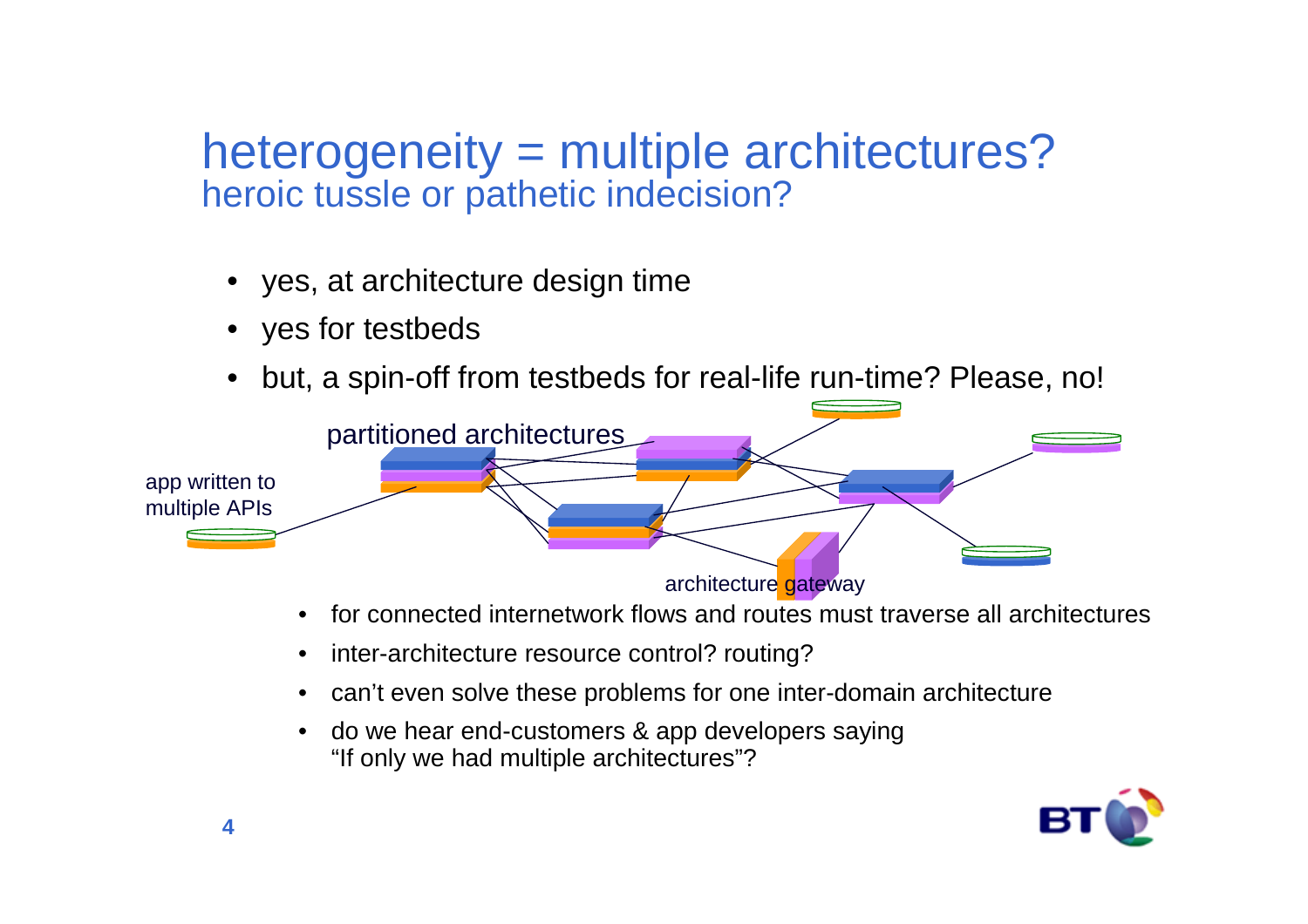# implications for testbed design

- overlays not useful for e2e resource control expts
	- fine if focusing purely on naming, addressing, routing
	- care! architecture research will eventually need to be integrated
- traditional view of infrastructure testbed problem
	- need real applications, real users
- the fault in the Internet is the fault in our expts
	- our assumptions about operators, businesses, info svcs depts
	- we need real operators, real businesses, real info svcs depts
		- set policies with their own reputations and resources at stake
- the prize is true convergence, 3GPP/IMS, mesh, ISPs, NGNs
	- varying outcomes at the same time: 'design for tussle'

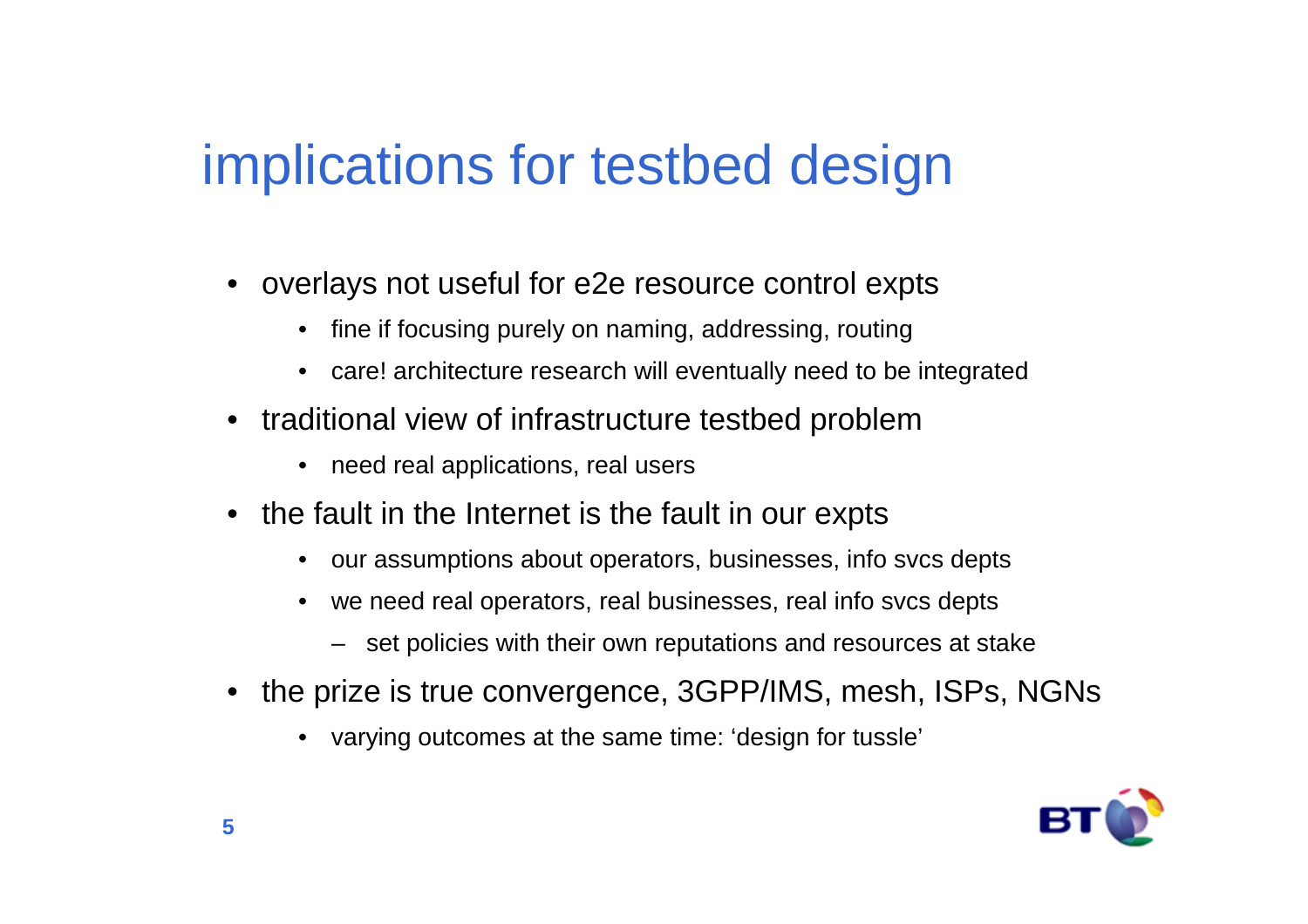### spare slidemy research agenda



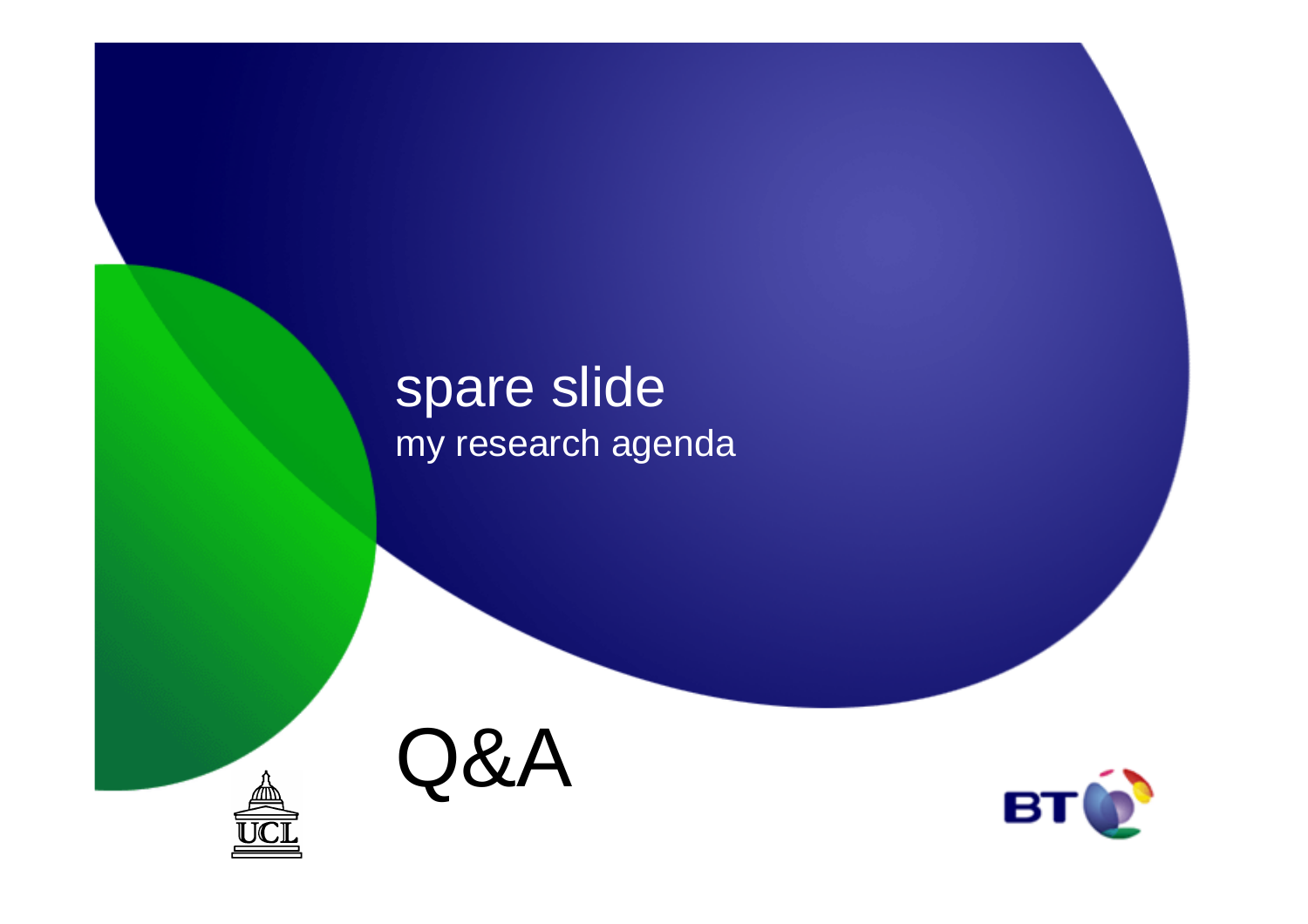# rebalancing research agenda priorities

- • global scale asynchronous event messaging
	- •short co-ordination /control messages (discovery, notification, synch, config)
	- •control/co-ordination for lower layers (config, routing, failures) as well as apps
	- •connecting the physical world to the information world – the Internet of things
	- •overlay multicast not panacea for state scaling & many other problems [1]
- • resource allocation / congestion control / fairness
	- longest lasting architectural vacuum becoming acute•
	- • flow equality goal (TCP) root cause of many problems [2]
		- solutions [3] have been obscured by this dogma
	- •hi acceleration for hi-speed short flows



<sup>[1]</sup> Briscoe "The Implications of Pervasive Computing on Network Design" (2006)



<sup>[2]</sup> Briscoe "Flow rate fairness: Dismantling a religion" (Oct 2006)

<sup>[3]</sup> Briscoe et al "Re-feedback and re-ECN"

<sup>&</sup>lt;http://www.cs.ucl.ac.uk/staff/B.Briscoe/pubs.html>